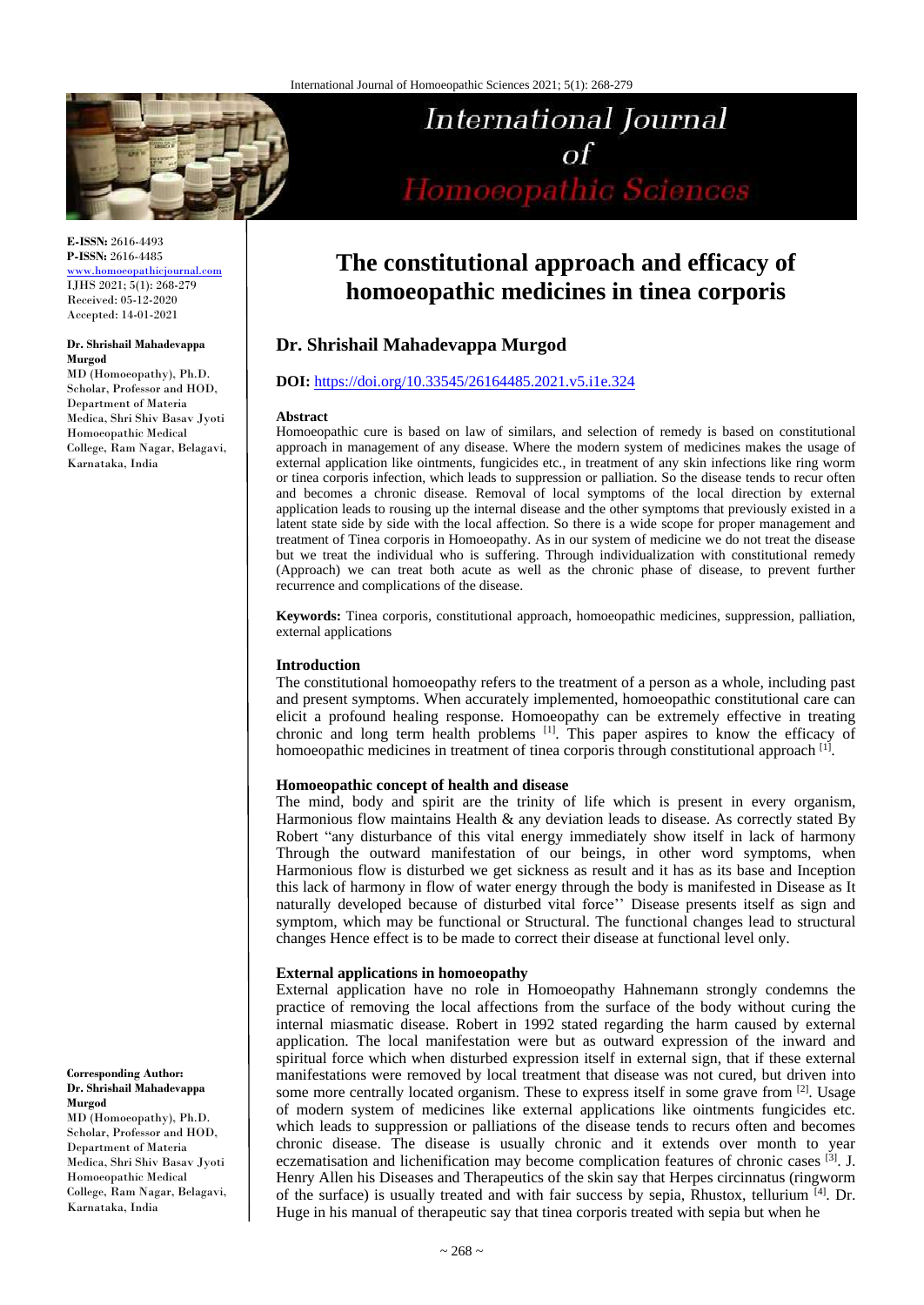proved tellurium produce similar eruptions he and Dr. mefcaf never failed to cure tinea circinnatus hence, it appear that there is a wide scope for proper Management and treatment of tinea corporisin homoeopathy.

# **Homoeopathic remedies**

## **Mezerium**

Given in case scrusted lesions with unhealthy with intense itching, Burning and Erythema around the lesion.

#### **Ignatiaamara**

Eruptions are dryness, cracking, vesicles, burning, itching, smarting, Stinging. Itching changes place on scratching, Agg by morning, when overheated, on Warm becoming, Amel by scratching, with pain [5].

## **Natrummur**

Eruptions are hairy and perspiring part, granular, dry vesicular crusty, Desquamating, pemphigus. The eruptions are worse from exposetosun, Scaling of the lesion is seen after scratching eruptions appeared being over heated [6].

## **Sulphur**

Skin dry scaly unhealthy; every little injury suppurate, Itching burning; worse Scratching and washing. Pimple eruption; worse scratching and watching pimple eruption Pustules. rhagades, hangnail, excoriation especially in folds. Feeling of hands around bone Skin affection after local medication pruritus especially from warm thin evening of tenrecur Inspring time in damp weather [7] .

## **Sepia**

Tineacircinata; brownish orfawn colored vesiculopapularring; itching, which Changes to burning on scratching. Frequents eat of the disease in flexures of the body, face, hand, anterior surfaces of the body; worse in the spring of they ear; dry, brown, Rough herpetic spots, dry ring worm [4] .

## **Tellurium**

Tinea circinatus is red elevated ring on any part of body, small, bright red spot covered with scales(fawn colored, sepia) Minute, grayish colored vesicles on the Papillary ring; severe itching day and night; elevated ring of vesiculo papules, with fine Stinging, pricking, itching that disappeared by desquamation; eruption worse upon the lower extremities [4].

## **Tinea corporis**

Tinea corporis is the commonest clinical variety of dermatophyte infection in India. It is distributed worldwide. It is most common in tropical regions [8]. Tinea corporis Characterized by pea sized, pale red, well defined,slightly raised macule which soon becomes scaly and tends to clear in the center as it spreads peripherally, developing Ring like or annular lesion so it is called as ring worm of the body, Herpes circinatus. The border is generally elevated during evolution, sharply defined and may present papules, vesicles and scales .Tinea corporis may appear alone or in associated with the other forms of ring worm [9].

Tinea corporis is found in most parts of the world, but particularly in hot humid climates. It is most commonly seen in children and young adults, however all age groups can be infected including new born [10]. Ringworm" is a misnomer—the infection has nothing to do with worms. Its name comes from the small, ring- or circle-shaped rash that appears on the body due to infection. In ringworm of the

body, the rashes appear on skin regions except for the scalp, groin, palms of the hand, and soles of the feet [11]. Body Ringworm (Tinea Corporis) Body ringworm is a dermatophyte (fungal) infection of the face, trunk, arms, and legs [12] . Tinea corporis, also known as ringworm, is a superficial fungal infection (dermatophytosis) of the arms and legs, especially on glabrous skin; however, it may occur on any part of the body. It is similar to other forms of tinea [13]. Tinea corporis is a superficial fungal skin infection of the body caused by dermatophytes. Tinea corporis is present worldwide. It is defined explicitly by the location of the lesions that may involve the trunk, neck, arms, and legs [14]. Ringworm is a fungal skin infection. (It is not due to a worm as its name implies!) There are many types of fungal germs (fungi) and some can infect the skin, nails, and hair. Fungal infections are also known as 'tinea' or 'dermatophyte infections' or dermatophyte [15]. Ringworm of the body (tinea corporis) is a rash caused by a fungal infection. It's usually a red, itchy, circular rash with clearer skin in the middle. Ringworm gets its name because of its appearance. No worm is involved <sup>[16]</sup>. Tinea infections are commonly called ringworm because some may form a ring-like pattern on affected areas of the body. Tinea corporis, also known as ringworm of the body, tinea circinata, or simply ringworm, is a surface (superficial) fungal infection of the skin [17].

## **Predisposing factor**

Tinea corposis may be transmitted by direct contact with other infected Individuals or by infected animals .All forms of ring worm are contagious, directly from one person to another or indirectly by clothing, hats,combs, brushes, towels or another utensils. Risk factors for infection include exposure to infected animals persons Soil, athlete, veterinarians' animal handlers [18].

## **Age**

Tinea corporis affects persons of all age groups but prevalence is highest in Pre-adolescent, Tinea corporis is more common in children [19].

## **Sex**

Tinea corporis occurs in both men and women. Women of child bearing age are more likely to develop tinea corporis as a result of their frequency of contact with infected children<sup>[19]</sup>.

## **Pathogenesis**

Dermatophytes grow on the keratinised layers of the skin (endothrix), in which spores occur wholly within the hair and ectothrix, in which the spores are wholly without the hair; endo ectothrix, in which the spores are found both within and without.

In tinea corporis the fungus is situated in and under the corneous layer giving rise to papules, pustules and desquamation, and do not ordinarily penetrate the living tissues.

Fungal products may be responsible for inciting local inflammation<sup>[20]</sup>.

#### **Clinical features**

Tinea corporis often begins pruritus, circular or oval erythematous, scaling Patch or plague that spreads centrifugally. Central clearing patch follow while an active Advance, raised border remains. That result in annular (ring) shaped plaque from which the disease derives its common name ring worm [21] .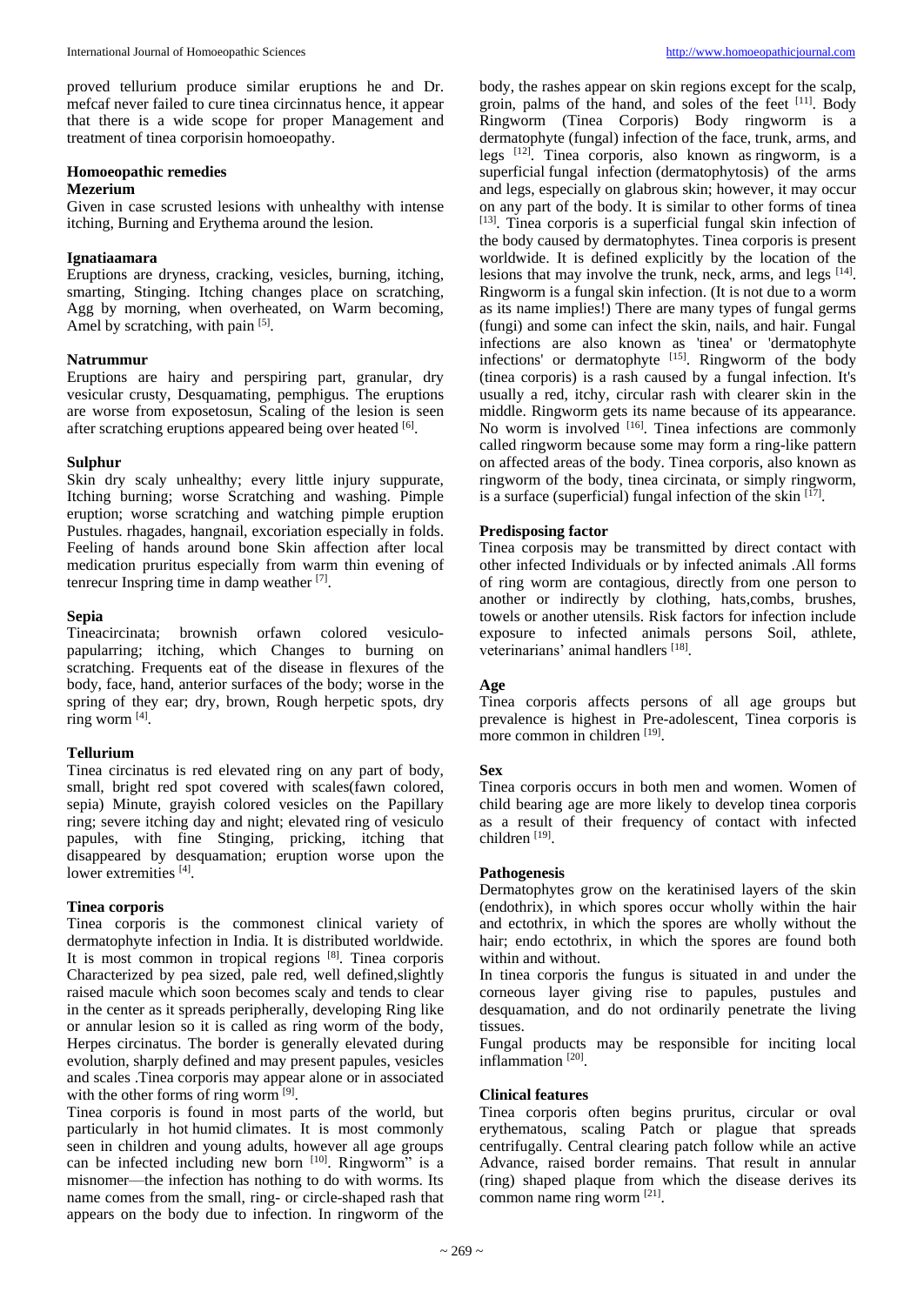#### **Diagnosis**

Laboratory findings for the correct diagnosis tinea corporis the spreading

Ringworm with active erythematous border-specimens for KOH examination should be

Obtained from the actively spreading border of the lesion.

(1) Microscopic examination of skin scrapings for fungi sessentialin dermatologic. Fungal eruptions may closely resembled ermatitis. Microscopy of potassium hydroxide-cleared skins crapings called a KOH exam takes only a few minutes and is simple principle doing [3, 20, 22] .

#### **Materials and Methods**

The present study consists of 34 patients complaining of signs and symptoms of Tinea corporis from the O.P.D I.P.D and Rural O.P.D of shri shiv basavjyoti Homoeopathic Medical College, and Hospital Belagavi Karnataka India during the period of January 2020 to December 2020. Cases were taken in accordance to the model case format which special emphasis on ascertaining the following points

- 1. Preliminary data.
- 2. History of present complaints.
- 3. Past history.
- 4. Family history.
- 5. Personal history.
- 6. General physical examination.
- 7. Systemic examination.

## **Investigations**

- 1. Microscopic Fungus under microscope (KOH Examination)
- 2. Culture of the scrapings

#### **Diagnosis**

Tinea corporis diagnosed on the basis of the clinical presentation Microscopic and culture findings.

## **The inclusion and exclusion criteria**

## **Inclusion criteria**

- 1. Patient in any age group will be taken for the study
- 2. Patient irrespective of socioeconomic status will be considered
- 3. All the diagnosed cases of Tinea Corporis clinically or lab investigation

## **Exclusion criteria**

- 1. Cases which are associated with other types of Tinea Ex – Tinea Corporis associated with Tinea Cruris
- 2. Cases which are associated with other diseases like hypertension and diabetes mellitus

#### **Follow up**

The follow up of the cases would depend on the severity of clinical features preferably once in a week in the beginning and later once in a fortnight.

#### **Steps for homeopathic prescription Analysis of symptoms**

After detailed case taking, the symptoms of the patient were grouped into varies categories like mental generals, physical general and particulars.

#### **Evaluation**

After analyzing the symptoms into various categories, the Symptoms were evaluated and graded according to the order

of their importance.

#### **Repertorisation**

All the cases were repertorised using various repertories like Kent's Repertory, Boenninghausens Therapeutic pocket book, Complete Repertory and R.P. Patel's Repertory of Miasms was used for miasmatic diagnosis. The most similar drug was selected.

## **Selection of remedy**

The most similar drug was selected from the reportorial result with the help of Materia medica.

- Acute remedy was used in some cases to relieve the most distressful symptoms
- A constitutional remedy was selected, which was selected basing on the Reportorial result and rare, peculiar, uncommon symptoms of the patient

#### **Inter-current remedy**

Inter current remedies were given when the indicated remedy failed to give much relief.

## **Potency and repetition**

The indicated medicine was given in an appropriate potency, basing on the susceptibility of the patient at the time of every prescription. It was repeated in the same potency or higher potencies were given whenever there was relapse of symptoms or when there was a standstill.

## **The result of the treatment**

The result of treatment was interpreted only of those cases, whose follow up was obtained till the end of study. Those who stopped the treatment in between were considered as drop outs. The following parameters were fixed for interpreting the result of treatment, depending on the type of response obtained after the treatment. a. Recovered: Total disappearance of all the clinical features of tinea corporis in pts and general well-being of the patient for more than 6 months.

#### **Improved**

Disappearance of Clinical features of tinea corporis for less than 6 months with general feeling of well-being.

#### **Not improved**

No relief from clinical features, even after sufficient period of treatment.

#### **Results**

In this study a total number of 34 pts of Tinea corporis were taken, the following observations and results were made at the end of the study. These are prepared for this purpose, encompassing all the relevant observations to be made. They are presented in the form of table.

**Table 1:** Age incidence

| Sl. No. | Age     | <b>No. of Patients</b> | $%$ Age |
|---------|---------|------------------------|---------|
|         | $0-9$   |                        | 23.52   |
|         | $10-19$ |                        | 14.70   |
|         | 20-29   |                        | 23.52   |
|         | 30-39   |                        | 14.70   |
|         | 40-49   |                        | 17.64   |
| 6       | 50-59   |                        | 5.88    |
|         | total   |                        | 100     |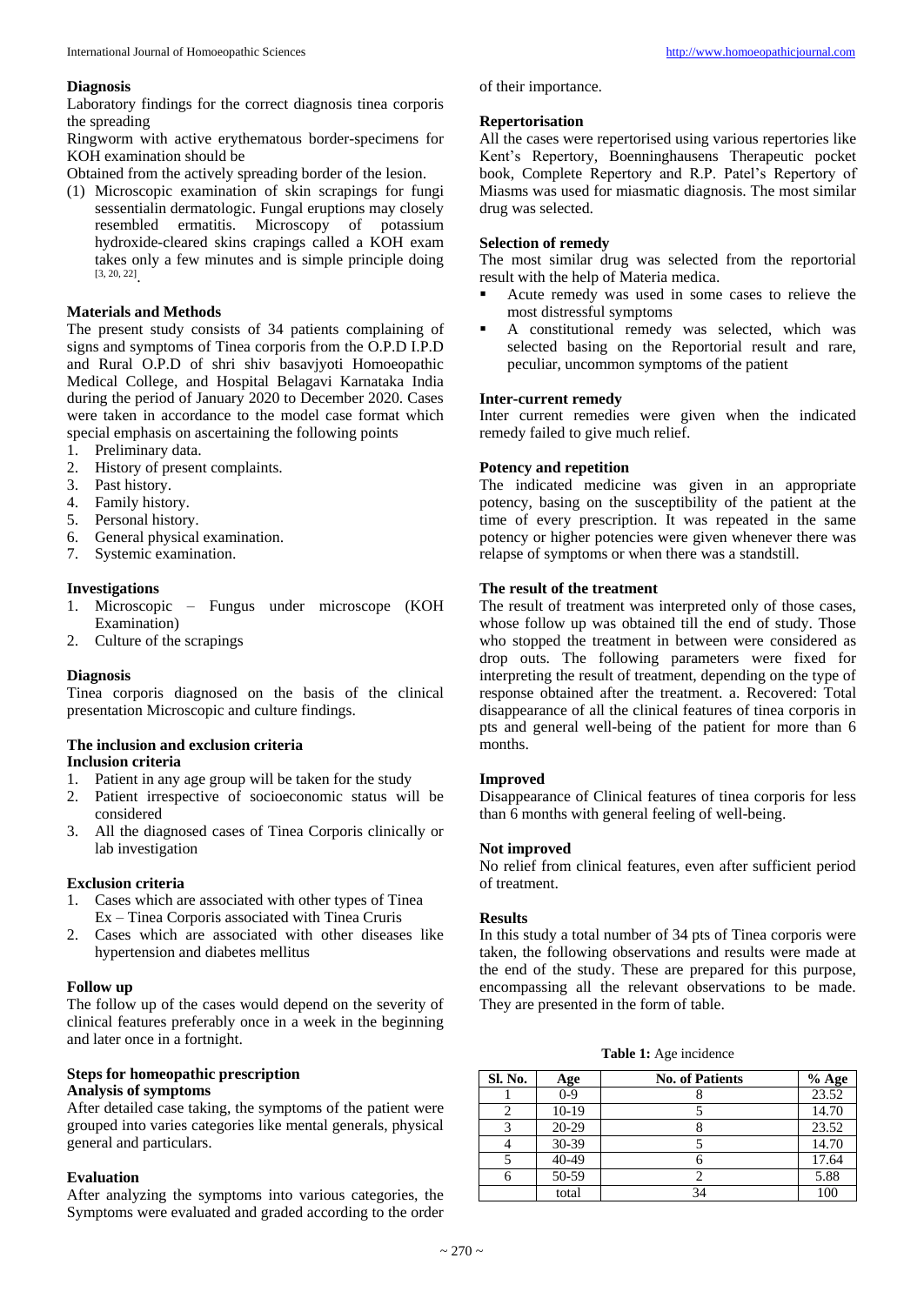**Table 2:** Sex ratio

| Sl. No. | <b>Sex</b>   | No. of Pts. | $%$ Age |
|---------|--------------|-------------|---------|
|         | Male         |             | 32.35   |
|         | Female       |             | 32.35   |
|         | Male child   |             | 17.64   |
|         | Female child |             | 17.64   |
|         | Total        |             |         |

## **Table 3:** Presenting complaints

| <b>Sl. No.</b> | <b>Presenting Symptomatology</b> | No. of Pts. | $%$ Age |
|----------------|----------------------------------|-------------|---------|
|                | Itching                          | 34          | 100     |
|                | <b>Scaly Eruptions</b>           |             | 52.94   |
|                | <b>Pustular Eruption</b>         |             | 14.74   |
|                | Vesicles                         |             |         |

|  | Table 4: Associating symptoms |  |
|--|-------------------------------|--|
|--|-------------------------------|--|

| Sl. No. | <b>Associating Symptoms</b> | No. of Pts. | $%$ Age |
|---------|-----------------------------|-------------|---------|
|         | Watery nasal discharge      |             | 8.82    |
|         | Pain in stomach             |             | 8.82    |
|         | Pain in back                |             | 8.82    |
|         | Pain in both knee           |             | 5.88    |
|         | Pain in neck                |             | 5.88    |
|         | Pain in tooth               |             | 5.88    |
|         | Pain in throat              |             | 5.88    |
|         | Others                      |             | 26.47   |

#### **Age incidence**

From the above table no 1 it is inferred that maximum and equal incidence is at the age groups 0-9 yrs and 20-29 yrs i.e. 8 pts (23.52%. The next higher incidence of age group is  $(17.64%)$  40-49 yrs, i.e. 6 pts." In the age group at 10-19 yrs

and 30-39 yrs equal no of cases i.e. 5 (14.70%) and in the age group of 50-59 yrs i.e. 2 (5.88%) pts are found. It confirms that the highest rate of incidence is found in adults

#### **Sex ratio**

From the above table no 2 it is inferred that the ratio is equal in both the sexes. It confirms that the ratio is equal in both sexes, not only in adults even it is equal in children also it means both sexes are equally affected by tinea corporis.

#### **Presenting symptoms**

From the above table no 3 it can be inferred that itching is seen in all the pts i.e. 34pts (100%), scaly eruptions seen in 18 pts (52.94%), pustular eruptions seen in 5 pts (14.70%) and vesicles seen in 14 pts (41.17%)

## **Associating symptom**

As per above table no 4, apart from the symptoms of Tinea corporis associating symptoms were found in 26 pts (76.47%).

**Table 5:** Past history

| <b>Sl. No.</b> | <b>Diseases</b>            | No. of Pts. | $%$ Age |
|----------------|----------------------------|-------------|---------|
|                | Symptoms of tinea corporis |             | 14.70   |
|                | Tinea cruris               |             | 11.76   |
|                | Tinea capitis              |             | 5.88    |
|                | ТB                         |             | 5.88    |
|                | Typhoid                    |             | 5.88    |
|                | Others                     |             | 17.64   |

#### **Table 6:** Family history

| Sl. No. | <b>Disease</b> | No. of Pts. | $%$ Age |
|---------|----------------|-------------|---------|
|         | D M            |             | 17.64   |
|         | <b>HTN</b>     |             | 11.76   |
|         | Tinea corporis |             | 8.82    |
|         | Asthama        |             | 5.88    |
|         | Eczema         |             | 5.88    |
|         | U C            |             | 5.88    |
|         | Tinea cruris   |             | 5.88    |
|         | Others         |             | 14.70   |

|  |  |  | <b>Table 7:</b> Miasmatic diagnosis |  |  |
|--|--|--|-------------------------------------|--|--|
|--|--|--|-------------------------------------|--|--|

| Sl. No. | <b>Miasmatic Diagnosis</b> | No. of Pts. | $%$ Age |
|---------|----------------------------|-------------|---------|
|         | Psoro syco syphilis        |             | 11.64   |
|         | Psoro sycotic              |             | 2.94    |
|         | Psoro syphilitic           | 16          | 47.05   |
|         | psoric                     | 13          | 38.23   |
|         | Total                      | 34          | 100     |

|  |  | Table 8: Investigation |
|--|--|------------------------|
|--|--|------------------------|

| Sl. No. | <b>Result</b> | No. of Pts. | $%$ Age |
|---------|---------------|-------------|---------|
|         | $+ve$         |             | 32.35   |
| ⌒       | -ve           | 23          | 67.64   |
|         | Total         | 34          | 100     |

#### **Past history**

As per above table no 5, the study showed that 5 pts i.e., (14.70%) had symptoms of tinea corporis, 4pts i.e. (11.76%) had tinea cruris, 2 pts each i.e., (5.88%) had tinea capitis. T.B. &Typhoid. There were some other diseases, which were occasionally seen in individual cases i.e. in 6 pts (17.64%). These diseases include, tinea pedis, Gastritis, U.C. Jaundice, Eczema & malaria etc. **Family history** 

As per above table no 6, the study showed the highest incidence of D.M. 1) M in 6members of the families i.e. (17.64% of the total. The next common disease was Hypertension i.e. in 4 members, 11.76% of total 3 members suffered from Tinea Corporis i.e. 8.82% 2 members from each family i.e. 5.88% had family history of asthma, eczema, UC, and Tinea cruris. Some of the diseases seen occasionally in individual cases i.e. in 5 ptsc (14.7%). These diseses include, OA, Ca, T.B. MI atopicdermatitis.

#### **Miasmatic diagnosis**

As per above table no 7, Miasmatic diagnosis of all the pts after repertorisation with R.P. Patel's Repertory of Miasms is as follows Psoro syphilitic background was found in 16 pts i.e. 47.5% psoric background found in 13 pts i.e. 38.23% Psoro – sycotic in 1 pt i.e. 2.94%.

#### **Investigation**

As per above table no 8, 11 pts (32.35%) were positive for K.O.H. examination and remaining i.e. 23 pts (67.64%) were –ve for K.O.H. examination. It inferred that only 1/3 of cases will show positive result, so all the cases were sent for culture for confirmation.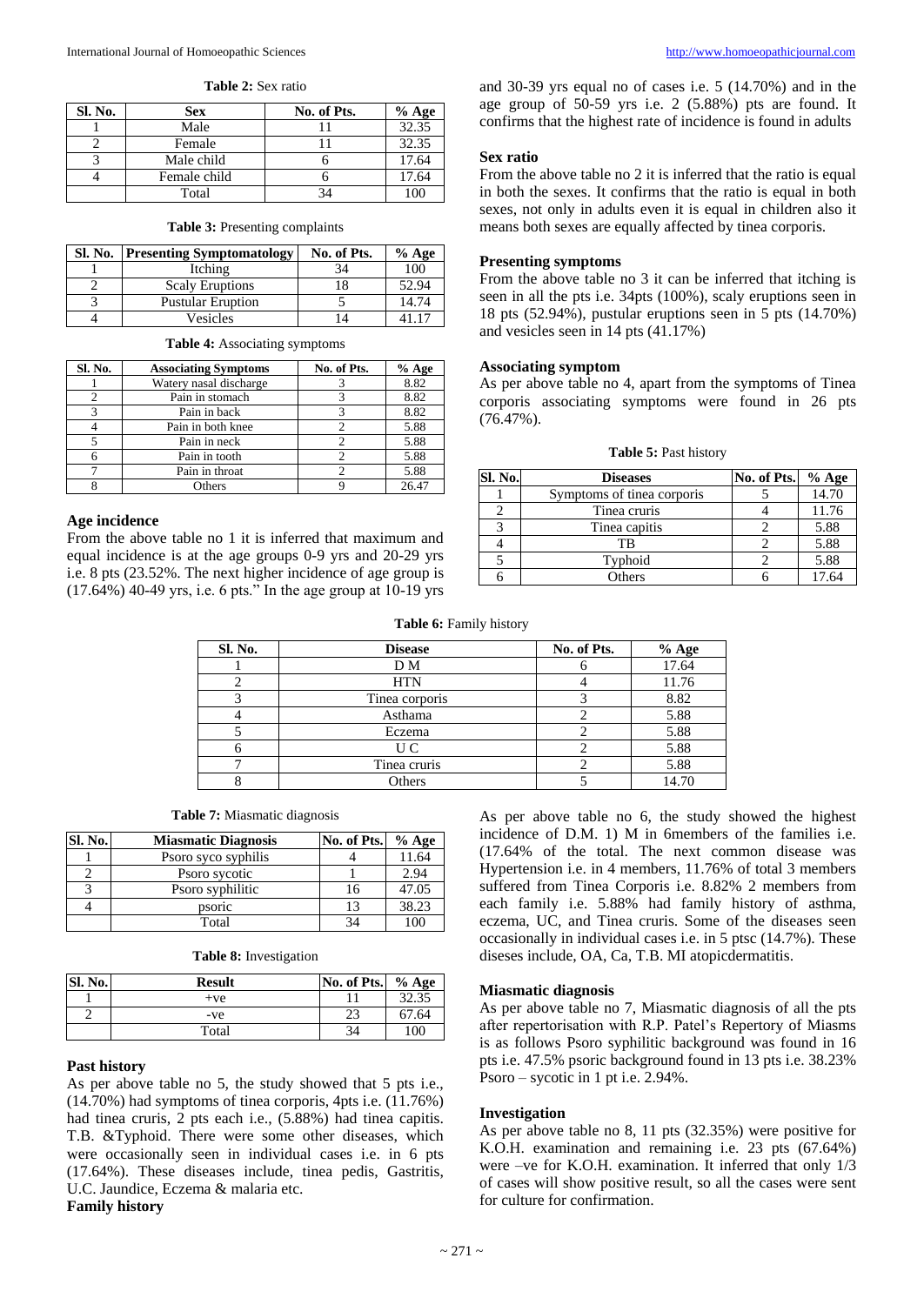**Table 9:** Acute remedies used

| <b>Sl. No.</b> | Name of remedies | No. of Pts. | $%$ Age |
|----------------|------------------|-------------|---------|
|                | Rhus Tox         |             | 14.70   |
|                | Nux vomica       |             | 8.82    |
|                | <b>Bell</b>      |             | 8.82    |
|                | Bryonia          |             | 2.94    |

| Sl. No. | <b>Name of remedies</b> | No. of Pts.                   | $%$ Age |
|---------|-------------------------|-------------------------------|---------|
|         | Sepia                   |                               | 20.58   |
| 2       | Nat mur                 |                               | 14.72   |
| 3       | Ars alb                 | 5                             | 14.72   |
| 4       | Calc carb               | 5                             | 14.72   |
| 5       | Sulphur                 | 3                             | 8.82    |
| 6       | Mezerium                | 2                             | 5.88    |
| 7       | Rhus tox                | 2                             | 5.88    |
| 8       | Puls                    |                               | 2.94    |
| 9       | Graphitis               | $\mathfrak{D}_{\mathfrak{p}}$ | 5.88    |
| 10      | Lycopodium              | $\mathfrak{D}$                | 5.88    |
|         | Total                   | 34                            | 100     |

#### **Table 10:** Constitutional remedies used

#### **Acute remedies used**

From the above table no 5 Rhus Tox was used in 5 pts i.e., 14.70% Nuxvomica bell in 3 pts (8.82%) Bryonia in 1 pt i.e. (2.94%)

## **Constitutional remedies used**

In the present study of 34 pts all the pts i.e. 100% were prescribed constitutional remedies as shown above in table no 10. Sepia was frequently used in 7 cases i.e. 20.58%. The other remedies which were used are Nat-mur in 5 pts i.e. 14.70% Arsalb and calc carb in 5 pts i.e. Sulphur in 3 pts i.e. 8.82% i.e. Mezerium Rhus Tox, Graphitis and lycopodium in 2 pts i.e. 5.88% and pulsatilla used in 1 pt i.e. 2.94%.

|  |  | <b>Table 11:</b> Inter-current remedies |  |
|--|--|-----------------------------------------|--|
|--|--|-----------------------------------------|--|

| Sl. No. | Name of remedy    | No. of Pts. | $%$ Age |
|---------|-------------------|-------------|---------|
|         | Sulphur           |             | 14.72   |
|         | Tuberculinum      |             | 8.82    |
|         | <b>Bacillinum</b> |             | 2.94    |
|         | Syphilinum        |             | 2.94    |
|         | total             |             | 29.41   |

**Table 12:** Result of treatment

| <b>Sl. No.</b> | <b>Result recovered</b> | No. of Pts. | $%$ Age |
|----------------|-------------------------|-------------|---------|
|                | recovered               |             | 58.82   |
|                | Improved                |             | 23.52   |
|                | Not improved            |             | 5.88    |
|                | Dropped out             |             | 11.76   |
|                | Total                   |             |         |

#### **Inter-current remedies**

Inter-current remedies were used in 10 pts i.e. in the study conducted. From the above table no 10 it can be inferred that, sulphar was used in 5 pts i.e.14.70% tuberculinum in 3 pts i.e. 8.82% Bacillinum and Syphilinum Each in 1 pt i.e. 2.94%.

#### **Result of treatment**

The result of treatment is recorded basing upon the parameters fixed for the study. At the end of the study, it was found that 20 pts i.e., 58.85% recovered. 8 ptsi e. 23.52% improved 2 pts i.e. 5.88% were not improved and 4 pts i.e. 11.76% were dropped out.

#### **Discussion**

Tinea corporis is the commonest clinical variety of dermatophyte infection in India. It is distributed worldwide. It is most common in tropical regions. Tinea Corporis manifests itself as marked itching, vesicles pustules or scaling; these vary from case to case depending upon the virulence of the fungus and sensitivity of the Individual.

The modern system of medicine adopts the usage of antifungal or fungicides, externally or internally. But the side effects of this treatment outweigh benefits and is only a palliation.

In our homoeopathic management as we are treating the disease of organism as a whole with our medicines through individualizing the patient. We can successfully treat both acute as well as chronic phase of the disease Homoeopathic system is having excellent scope in treating the disease as well as preventing the Individual from further complications.

The present study was carried out over 34 cases who satisfied the inclusion Criteria to study the constitutional approach and efficacy of homoeopathic medicines in Tinea corporis.

#### **Age incidence**

In the study f34 pts of tinea corporis the highest incidence was found in the age group 0-9 yrs and 20.29 with the total of 8 pts i.e. 23.52%.

The next highest incidence is found in the age group 40-49 yrs i.e. 17.64% 6 pts. In the age group of 10-19 yrs and 30- 39 yrs equal no of cases i.e. 5 pts (14.70) is found of this shows that the incidence is more in adults.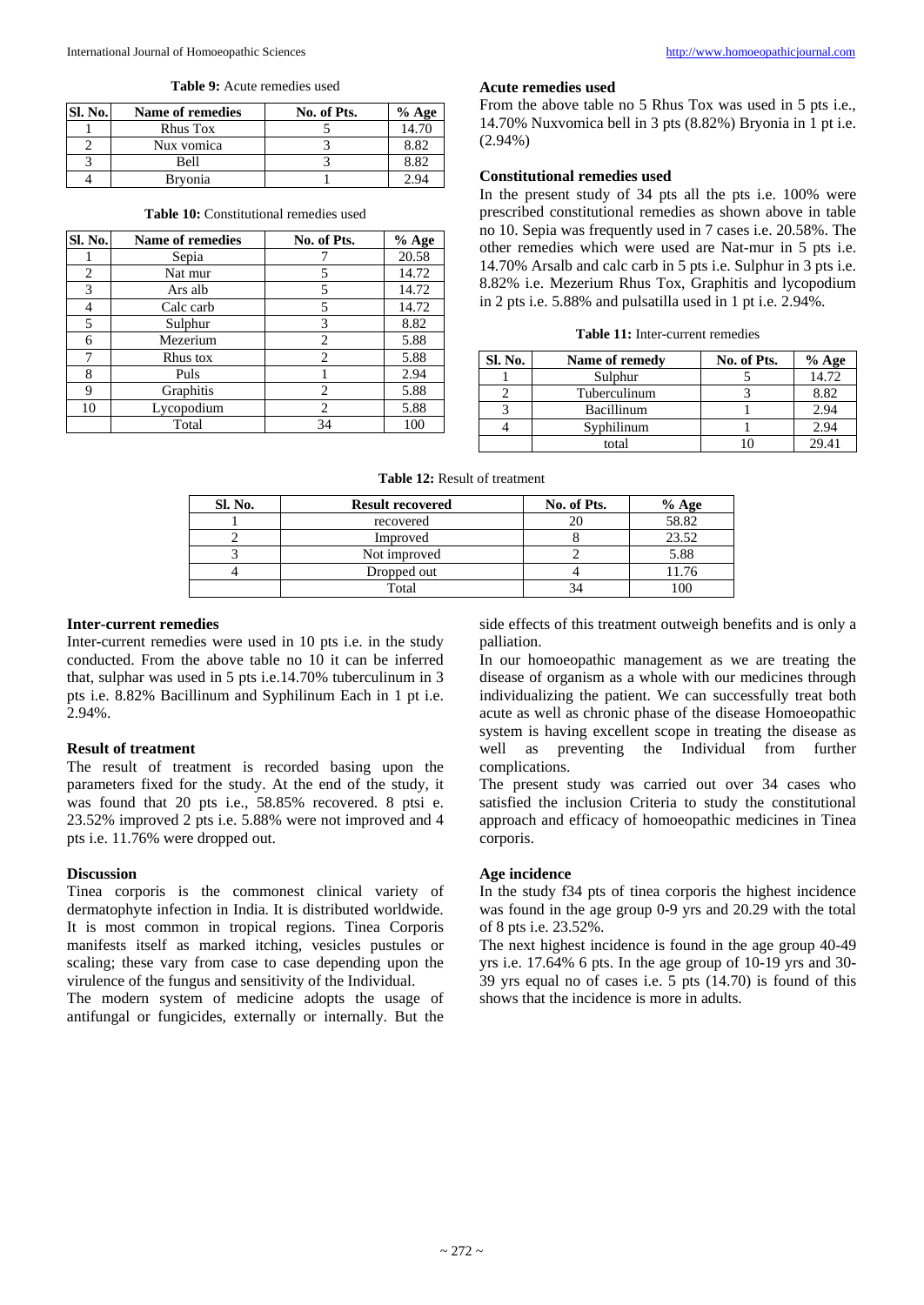

**Fig 2:** Sex ratio

## **Sex ratio**

In the study of 34 cases, it is inferred that the ratio is equal in both sexes. It means, both males and females are equally affected by tinea corporis

#### **Presenting symptomatology**

Tinea corporis presents itself as scaly itching, occasionally pustules vesicular eruption Itching is more common. In the study conducted all the 34 patients (100%) had Itching i.e.

(14.70% and vesicles seen in 14 pts i.e. (41.17%).

The above observation says that the cardinal symptoms of a disease is not always available in full number in every case, this is because of the continued suppressive treatment adopted in the past. This kind of limited expression of disease reduces number of peculiarities in its presentation. This situation leads to suppressed state of expression. This is what is evident in the study.



**Fig 3:** Presenting symptomatology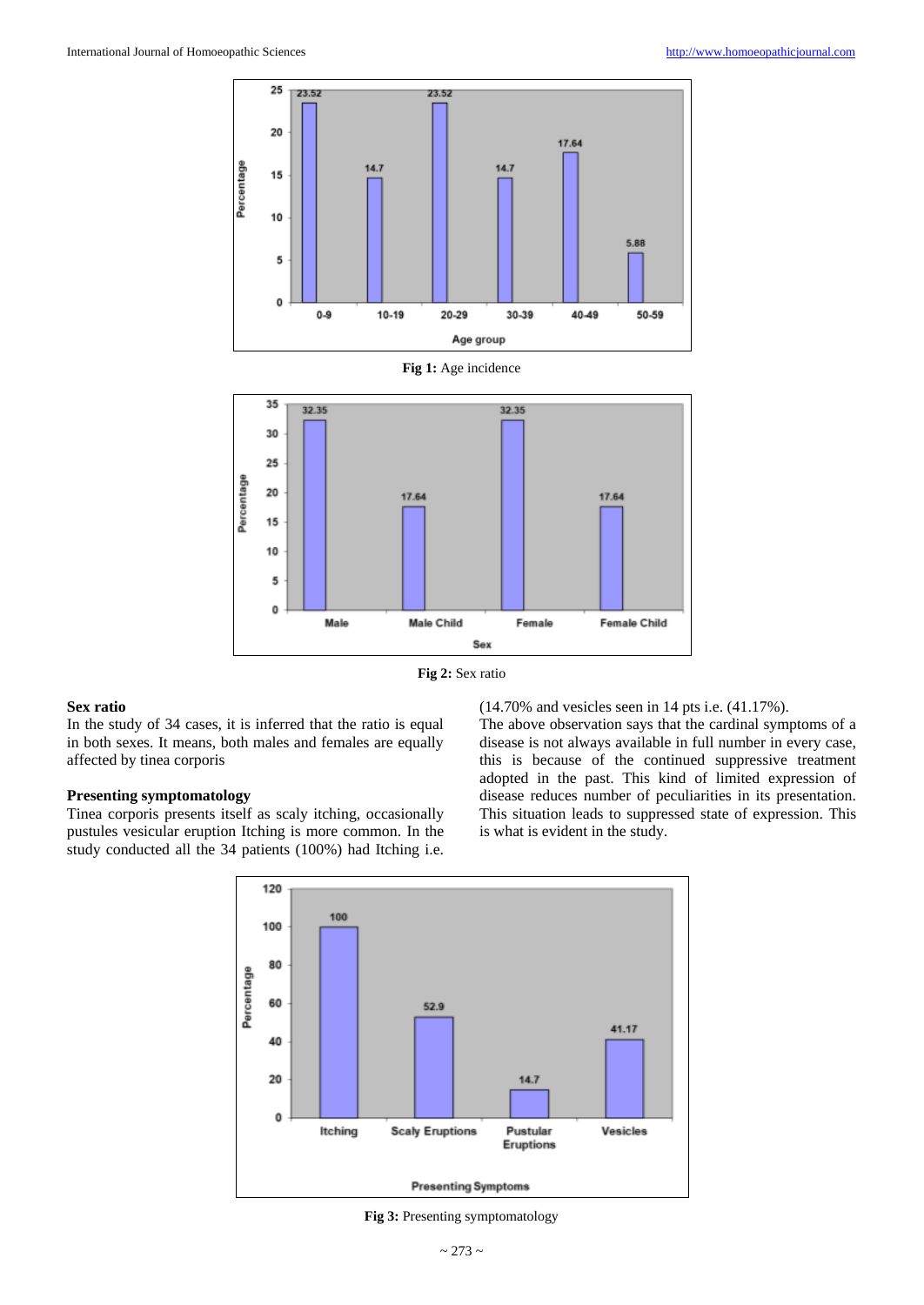

**Fig 4:** Associating symptomatology



**Fig 5:** Past history

#### **Associating symptoms**

In the present study of 34 pts of Tinea corporis 26 pts (76.47%) had associating symptoms like watery nasal discharge, pain in stomach, pain in back, were found in 3 pts i.e. (8.82%). Pain in both knee, pain in neck, pain in throat and pain in tooth were found each in 2 pts i.e. (5.88%) other associating symptoms were found in 9 pts i.e. (26.47%).

Though the associating symptoms do not have much diagnostic value but they help in individualizing the medicine. This confers the uniqueness in presentation of each case.

#### **Past history**

In the study conducted 5 pts i.e. (14.70%) had symptoms of tinea corporis 4 pts i.e. (11.70%) had tinea cruris 2 pts each i.e. (5.88%) had tinea capitis, T.B. and Typhoid other diseases like Tinea pedis Gastritis, U.C. Jaundice eczema and malaria, were seen. Majority of patients with these past history have been treated with allopathic Rx which has led due to suppression. Simpler diseases have turned into more complex diseases. This shows that continuous suppression is responsible for the present set of symptoms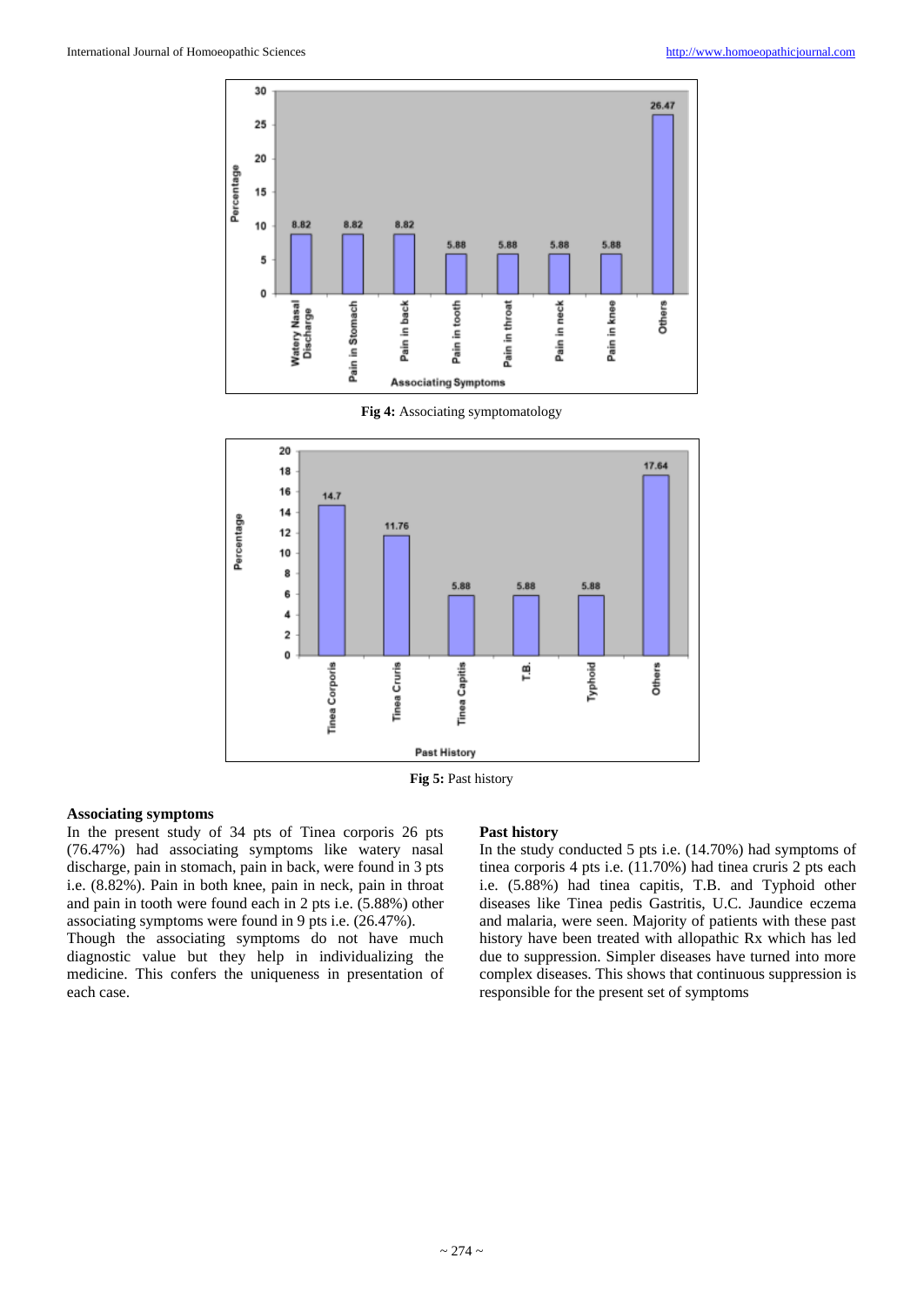#### **Family history**



**Fig 6:** Family history

The study showed the highest incidence of D.M. in 6 members of the pts families. i.e. 17.64% of the total the next common disease was HTN i.e. in 4 members 11.76% of the total. Fallowed by Tinea corporis asthma, Eczema U.C. tinea cruris etc. It shows that family. History of multiple disease is responsible for the amount of predisposition to get disease as shown in this study. This form of genetic inheritance is termed by hahnemann as miasms (fundamental causes of disease) that is responsible for presenting symptomatology.

#### **Miasmatic diagnosis**



**Fig 7:** Miasmatic diagnosis

In the study of 34 patients of Tina corporis. The presenting symptomatology, past history of the patient and family history were considered for repertorisation with R.P. Patel's, 'Repertory of Miasms'.It was found after repertorisation that 4 patients i.e. 11.76% were Psoro-Syco-syphilitic, 1 patients i.e. 2.94% was Psoro-Sycotic and 16 patients i.e. 47.05% were Psoro Syphilitic and 13 pts i.e. 38.23% were psoric. This shows that most cases had multi-miasmatic inheritance. The presenting symptomatology is because of the intermingling of miasms.

#### **Investigation**

All the pts were subjected for K.O.H. examination of skin scrapings of lesions of Tinea corporis. But only 1/3 of cases will show +ve result. So it is difficult to rely on K.O.H. Examination. To confirm all the cases are subjected for culture test. K.O.H. result shown +ve in 11 pts i.e. (32.35%) Irrespective of investigations, whether the organism is present or not. The cases or pts are treated on the bases of symptomatology by constitutional approach.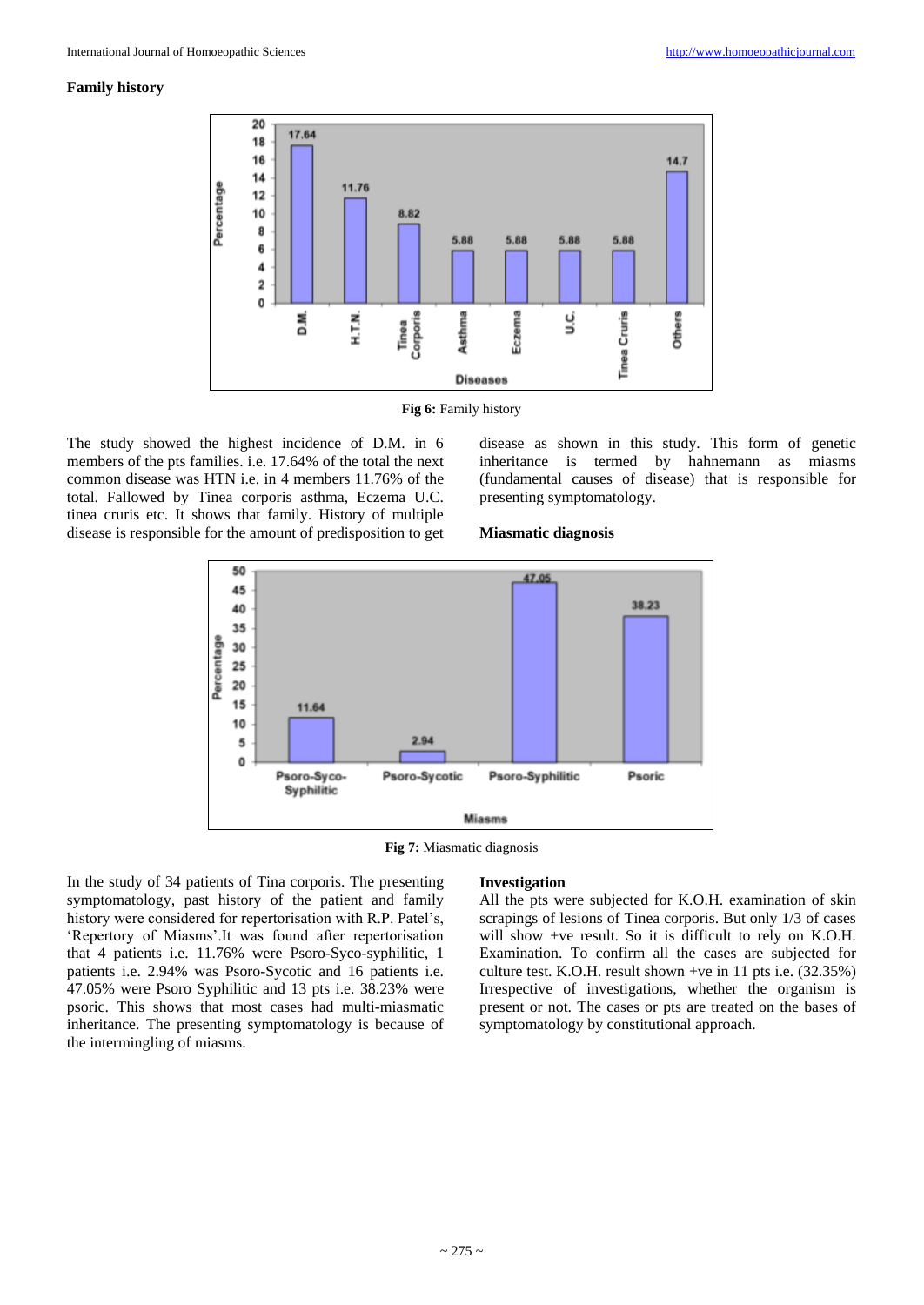

**Fig 8:** Investigation (K.O.H. examination)



**Fig 9:** Acute remedies used

## **Acute remedies used**

Acute remedies that were used though appeared to be specific but these remedies brought out all the symptoms of disease and helped to prescribe a constitutional drug. Acute remedies that were used are Rhus Tox, Nux vomica Belladonna and Bryonia.

#### **Constitutional remedies used**

Sepia was used as a constitutional remedy in majority f

patients i.e. 7 patients (20.58%) out of 34 patients. The other remedies which were used are Nat – mur in 5 patients, Ars alb in 5 patients, calccarbin 5 patients, Lycopodium in 2 patients Graphites in 2 patients followed by sulphar Mezerium Rhus tox and Pulsatilla, constitutional remedies were prescribed to the soil of disease. They represent the true totality of symptoms. It appears from above observation that all the drugs are polycrests and multi-miasmatic which covers the entire expression of the patient.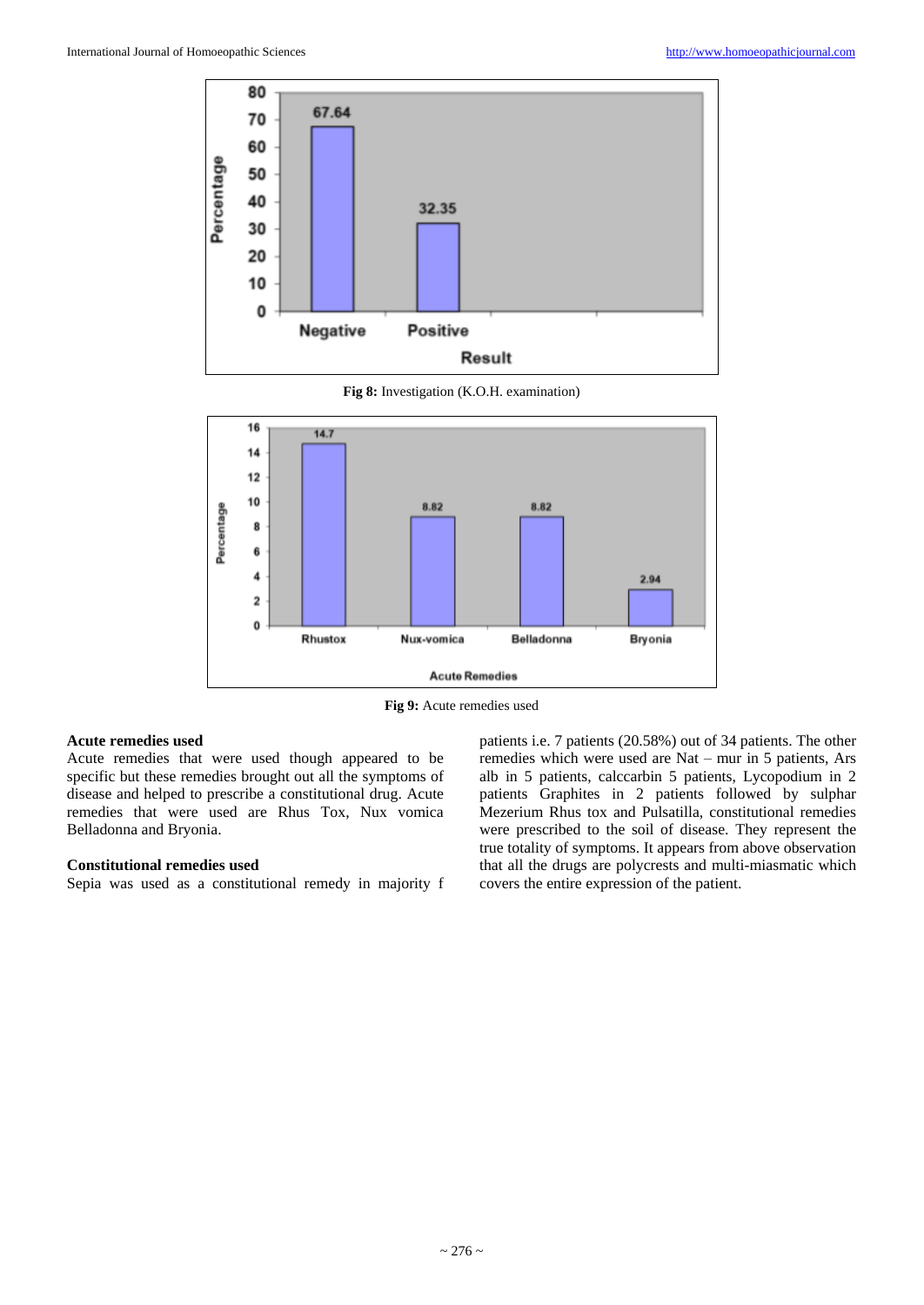

Fig 10: Constitutional remedies

#### **Inter-current remedies used**

Out of 34 pts 10 pts i.e. 29.41% were administered intercurrent remedies, sulphar was used in 5 pts, tuberculinum in 3 pts. Bacillinum and syphilinum each in

1pt. Inter-current remedies were used to overcome a state where there was no progress or the symptom or the symptom did not recede inter-current remedies helped in bringing out the real symptomatic picture of the patient.



**Fig 11:** Inter-current remedies used

#### **Result of treatment**

In the study conducted on 34 pts of Tinea corporis, it was found that 20 pts i.e. 58.82% recovered, 8 pts i.e. 23.52%

improved 2 pts i.e. 5.88% were not improved, 4 pts i.e. 11.76% were dropped out.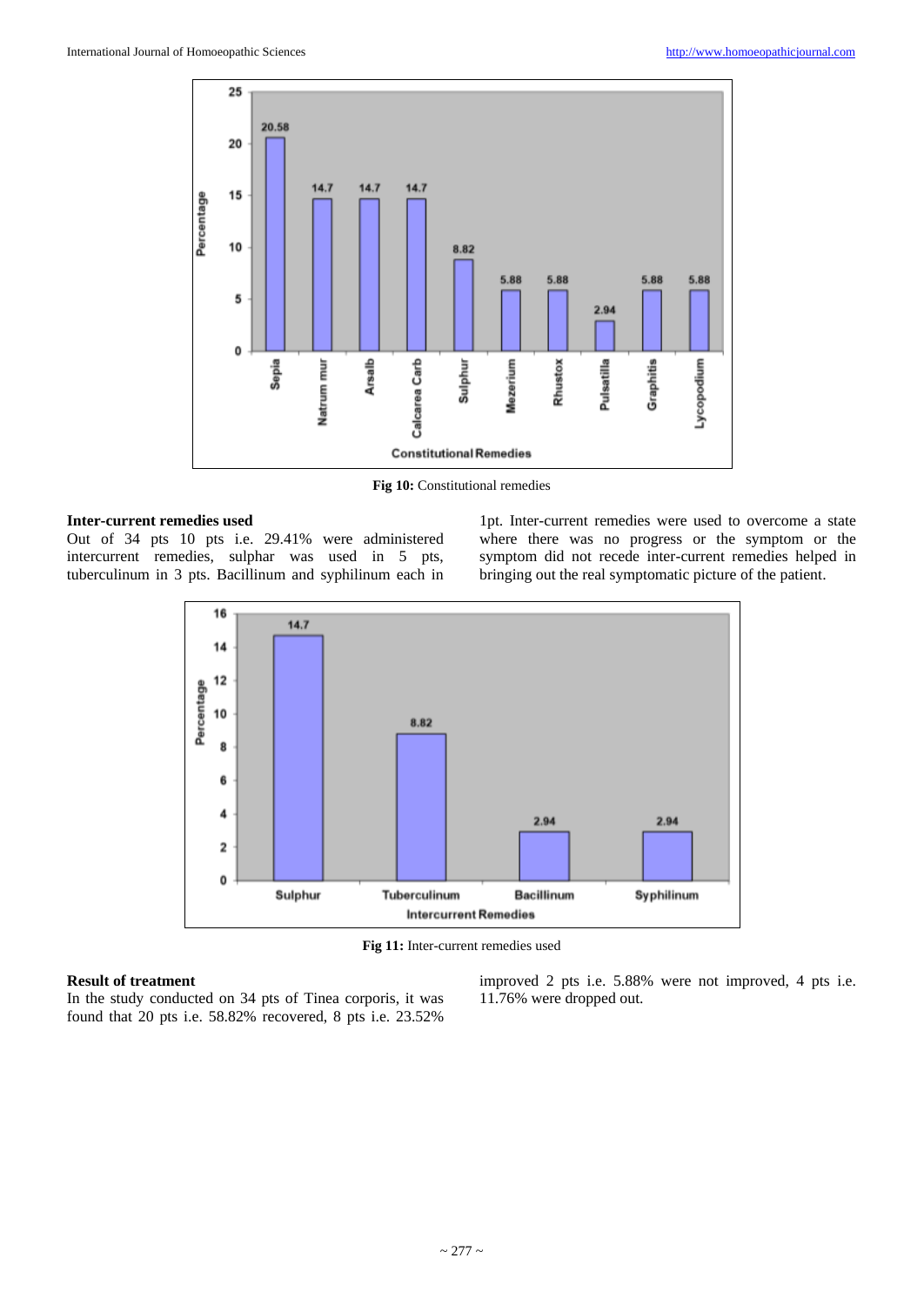

**Fig 12:** Result of treatment

#### **Conclusion**

Conclusion after understanding clinical presentation of Tina corporis, I have taken up 34 confirmed cases of Tinea corporis for the present study. All the cases were studied in detail to draw the conclusion.

1. In the study conducted the highest incidence falls in the age group of 0-9 yrs & 20-29 yrs i.e. 23.52% and 40-49 yrs i.e. 17.64%

2. Prevalence of Tinea corporis is found more in post pubertal age group (adults) i.e. 20-29 yrs. (23.52%) yrs. 30- 39 yrs. (14.70%) and 40-49 yrs. (17.64%)

3. It affects all ages and both sexes equally.

4. In the presenting symptomatology the frequently occurring symptoms were itching 34 pts (100%) scaly eruptions 18 pts (52.94%)

5. Apart from the symptoms of Tinea corporis associating symptoms were found in 26 pts (76.47%) most frequently occurring associating symptoms were watery nasal discharge, pain in stomach and pain in back 2 pts each (5.88%)

6. In the past history the symptoms of Tinea corporis and tinea cruris were found in more number of pts i.e. 5 pts (14.70%) and 4 pts (11.76%).

7. More number of pts had the family history of D.M. i.e, 6 pts (17.64%) and HTN i.e. 4 pts (11.76%).

8. All the cases were worked out in R.P. Patel's miasmatic repertory and it was found that majority of cases were psoro-syphilitic i.e. 16 pts (7.05%) fallowed by psoric i.e. 13 pts (38.38.23%) psoro-syco-syphilitic i.e. 4pts (17.64%) and psoro-sycotic 1 pt i.e. (2.94%).

9. Acute remedies were prescribed when indicated by presentation of disease and associating complaint. The most frequently used acute remedy was Rhustox in 5 pts i.e. (14.70%) Nuxvomica and bell in 3 pts i.e. (8.82%) and Bryonia in 1 pt, i.e. (2.94%)

10. Constitutional approach in prescription showed significant effect on disease process by improving the whole case when acute remedies did not have desired effect. The most frequently used constitutional remedy was sepia in 7 pts i.e. (20.58%).

11. Whenever a miasmatic block was found inter-current remedies were used which showed improvement in the pt the most frequently used inter-current were Sulphur i.e. 5 pts (14.70%) and Tuberculinum i.e. 3 pts (8.82%).

12. In the study of 34 pts 20 pts recovered (58.82%) completely 8 pts (23.52%) improved, 2 pts (5.88%) not improved 4 pts (11.76%) were dropped out.

At the end of the study complete removal of the totality of symptoms was seen in 20 pts for more than 6 months. Disappearance of clinical features of Tinea corporis was seen for less than 6 months in 8 pts with general feeling of well-being this suggests effectiveness or efficaciousness of Homoeopathic medicines in the management of Tinea corporis, with constitutional approach.

#### **Acknowledgement**

I am very much thankful to Dr Sukhadev who helped me for collection of references.

I thank to my dear wife Mrs. Priya B Bagewadi who helped me lot for computer work and for encouragement. I also thank Dr Swaroopa Patil for guiding me to write this paper. I also thank management of Shri Shiv Basav Jyoti homoeopathic medical college Belagavi Karnataka India. And my staff colleague.

#### **References**

- 1. Aggarwal BNS, Srivastava G. Practice of Dermatology10th ed: B. Jain Publisher Pvt. Ltd; New Delhi 2005, P167.
- 2. Allen JH. Diseases and therapeutics of the skin Reprinted edition, B. Jain Publishers Pvt. Ltd. New Delhi 1998, P182-184.
- 3. Ananth NR, Jayaram Paniker CK. Textbook of Microbiology. 7th Edition. Orient Longman Pvt Ltd. Chennai 2005, P612-16.
- 4. Boericke W. Pocket book manual of homoeopathic Materia Medica and repertory. Reprint edition: B. Jain Publisher (P) Ltd; New Delhi 1980, P779-783.
- 5. Constitutional Homeopathy. http://www.wholehealthnow.com/homeopathy\_info/ho meopathy\_faq.html 15/01/2021
- 6. Dearborn FMMD. Disease of the skin including the exanthemata Reprint edition: B. Jain Publishers Pvt. Ltd New Delhi 2002, P233-239.
- 7. Dermatophyte tinea infection. www.uptodate.com/contents/dermatophytes-Tineainfections;15/01/2021.
- 8. Dr .Gupta R, DR. Manchanda RK. Dermatology for homoeopath: Aling Publication Pvt. Ltd 1997, P66-69.
- 9. Dr. Master FJ. (M.D.) Homoeopathic approach to dermatology. 2nd revised edition: B. Jain publisher (p) Ltd, New Delhi 2006, P869, 885-888.
- 10. Tinea corporis. corporis/#:~:text=Tinea%20corporis%20is%20a%20su